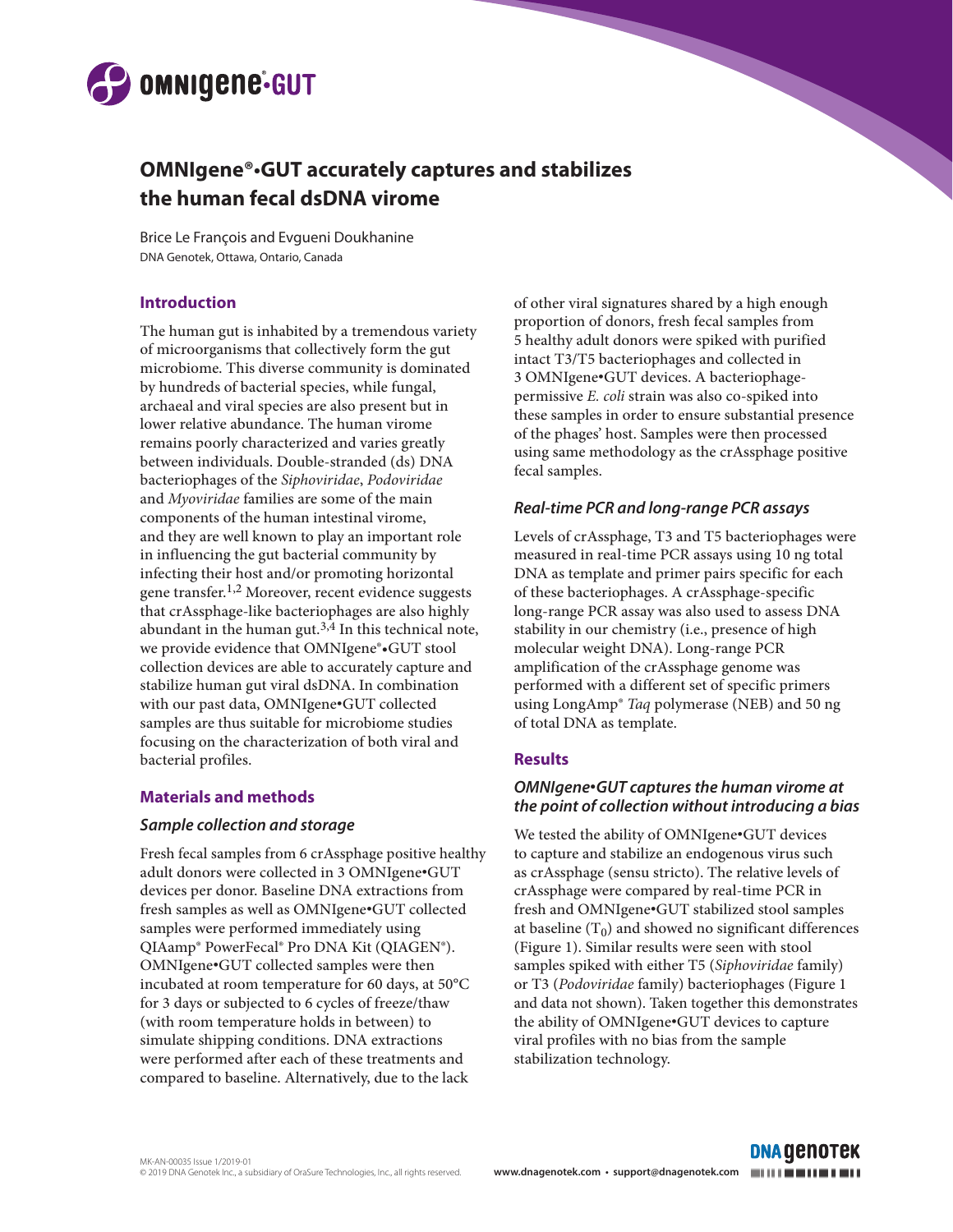

*Figure 1: Relative levels of the crAssphage and T5 bacteriophages in fresh stool compared to OMNIgene*•*GUT collected samples at baseline (T0). Total DNA was extracted from each sample using the QIAamp PowerFecal Pro DNA kit. Real-time PCR analysis was performed with primers specific for each bacteriophage using 10 ng total DNA as a template. No significant differences were seen using paired one-way ANOVA. n=5 for spiking experiments (T5 bacteriophage) and n=6 for crAssphage-positive samples.* 

#### *OMNIgene*•*GUT stabilizes viral DNA during transport and up to 60 days at room temperature*

The ability of the OMNIgene•GUT kits to stabilize viral DNA during simulated transport and storage at room temperature for extended periods of time was tested by subjecting fecal samples collected in OMNIgene•GUT to elevated temperatures (50°C for 3 days), freezing (6 cycles of freeze/thaw interspersed with holds at room temperature) or long-term storage at room temperature (up to 60 days). For each of these conditions, total DNA was extracted and relative levels of the bacteriophages were measured by real-time PCR and compared to baseline levels  $(T_0)$ . All of the simulated shipping and storage conditions tested had no impact on the relative levels of crAssphage or T5/T3 bacteriophages in OMNIgene•GUT collected samples (Figure 2 and data not shown), highlighting the ability of our chemistry to stabilize viral profiles over time. Importantly, extended incubation of the unstabilized samples at room temperature (14 days) led to a large increase in T5 bacteriophage levels following infection/lysis of the bacterial host. This demonstrates the need for proper stabilization to accurately measure gut viral profiles (Figure 2). No changes in crAssphage levels were observed in unstabilized samples; this is likely due to the fact that its host is predicted to be a member of the obligate anaerobic genus *Bacteroides*, and would not be expected to grow and/or survive in aerobic conditions.



*Figure 2: OMNIgene*•*GUT stabilizes crAssphage (A) and T5 bacteriophage (B) during simulated shipping conditions and storage at room temperature for 60 days. Total DNA was extracted from each sample using the QIAamp PowerFecal Pro DNA kit and real-time PCR analysis was performed with primers specific for crAssphage or T5 phage using 10 ng total DNA as a template. No significant differences were seen using paired one-way ANOVA for crAssphage (n=6) or T5 bacteriophage (n=5). However, a significant change was seen for samples left unstabilized, \*\*p<0.01 paired one-way ANOVA.* 

**Relative level (Ct value)**

The presence of high molecular weight viral DNA was also assessed in these samples using a long-range PCR assay specific for a 9.5 kb fragment of the crAssphage genome. A high molecular weight PCR band was observed in OMNIgene•GUT stabilized samples at baseline, but also following incubation at room temperature for extended periods of time (60 days), subjected to high temperatures (50°C for 3 days) or 6 cycles of freeze/thaw (Figure 3). This indicates that our chemistry not only stabilizes viral profiles but also maintains the integrity of high molecular weight viral DNA.